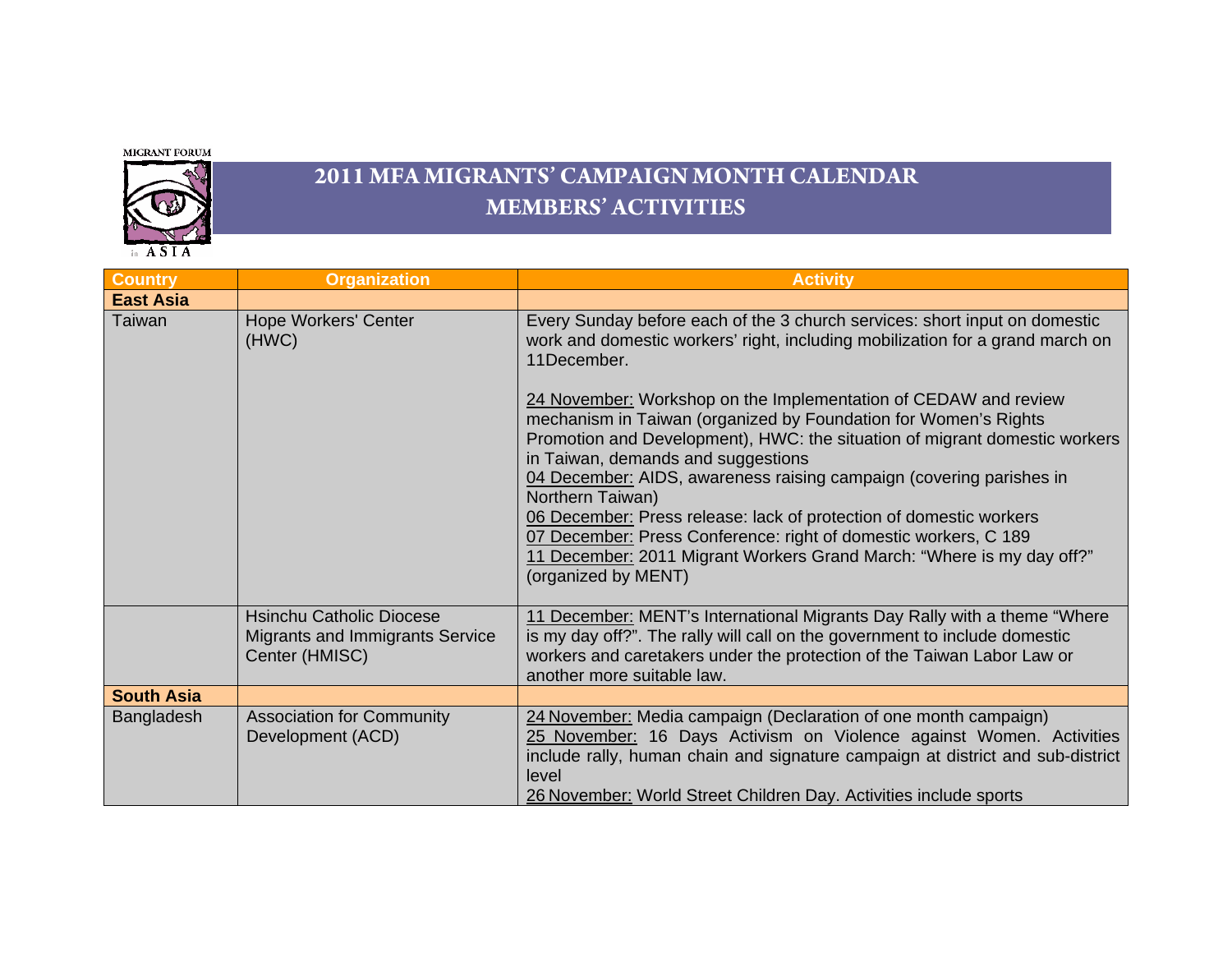|                                     | competition, cultural program (drama) and prize giving ceremony              |
|-------------------------------------|------------------------------------------------------------------------------|
|                                     | 29 November: Youth Consultation                                              |
|                                     | 29 November: Youth Day celebration. Activities include candle lightening and |
|                                     | discussion meeting                                                           |
|                                     |                                                                              |
|                                     | 30 November: 16 Days Activism on Violence against Women (focusing to         |
|                                     | reduce gender based violence involving men and boys). Cultural event and     |
|                                     | mass gathering, open discussion                                              |
|                                     | 1December: World Aids Day - Rally Cultural program (folk theatre)            |
|                                     | 9 December: Rokeya Day- Rally and discussion meeting                         |
|                                     | 10 December: International Human Rights Day- Rally and street meeting        |
|                                     | 18 December: International Migrants Day (ILO Convention 189 on Decent        |
|                                     | <b>Work for Domestic Workers)</b>                                            |
|                                     | Rally, Discussion Meeting and Street Theatre                                 |
| <b>WARBE Development Foundation</b> | 24 November: Discussion on "ILO Convention 189: Decent Work for Domestic     |
| (WARBE DF)                          | Workers". Pachgaon Manda Madrasa, Noria, Shariatpur                          |
|                                     | 26 November: Seminar on "Rehabilitation of the Needy and Skilled Returning   |
|                                     | Expatriate Workers". Singair Upazila Auditorium, Manikgonj                   |
|                                     | 1 December: Dialogue on "Vulnerability on HIV/AIDS of Migrant Domestic       |
|                                     | Workers". Keranigonj Upazila                                                 |
|                                     | 2 December: Meeting on "Migrant Domestic Workers Rights and Dignity".        |
|                                     | Narayangonj Sadar Upazila                                                    |
|                                     | 2-3 December: A knowledge Fair on "NGO response to Gender based              |
|                                     | Violence". Rajshahi University, Rajshahi                                     |
|                                     | 10 December: Discussion on "Rights Violation Report of Migrant Workers".     |
|                                     | Report prepared by WARBE DF. National Press Club, Conference Lounge          |
|                                     | 10-11-12 December: Human Rights Fair, Mohsin Hall Play Ground, Dhaka         |
|                                     | <b>University</b>                                                            |
|                                     | 17 December: Press Conference on the significance of International Migrants  |
|                                     | Day. National Press Club, VIP Lounge                                         |
|                                     | 18 December: Bangabandhu International Conference Centre, Dhaka              |
|                                     | <b>Colourful Rally</b>                                                       |
|                                     |                                                                              |
|                                     | IMD 2011 will inaugurated by Honourable Prime Minister of                    |
|                                     | <b>Bangladesh Government</b>                                                 |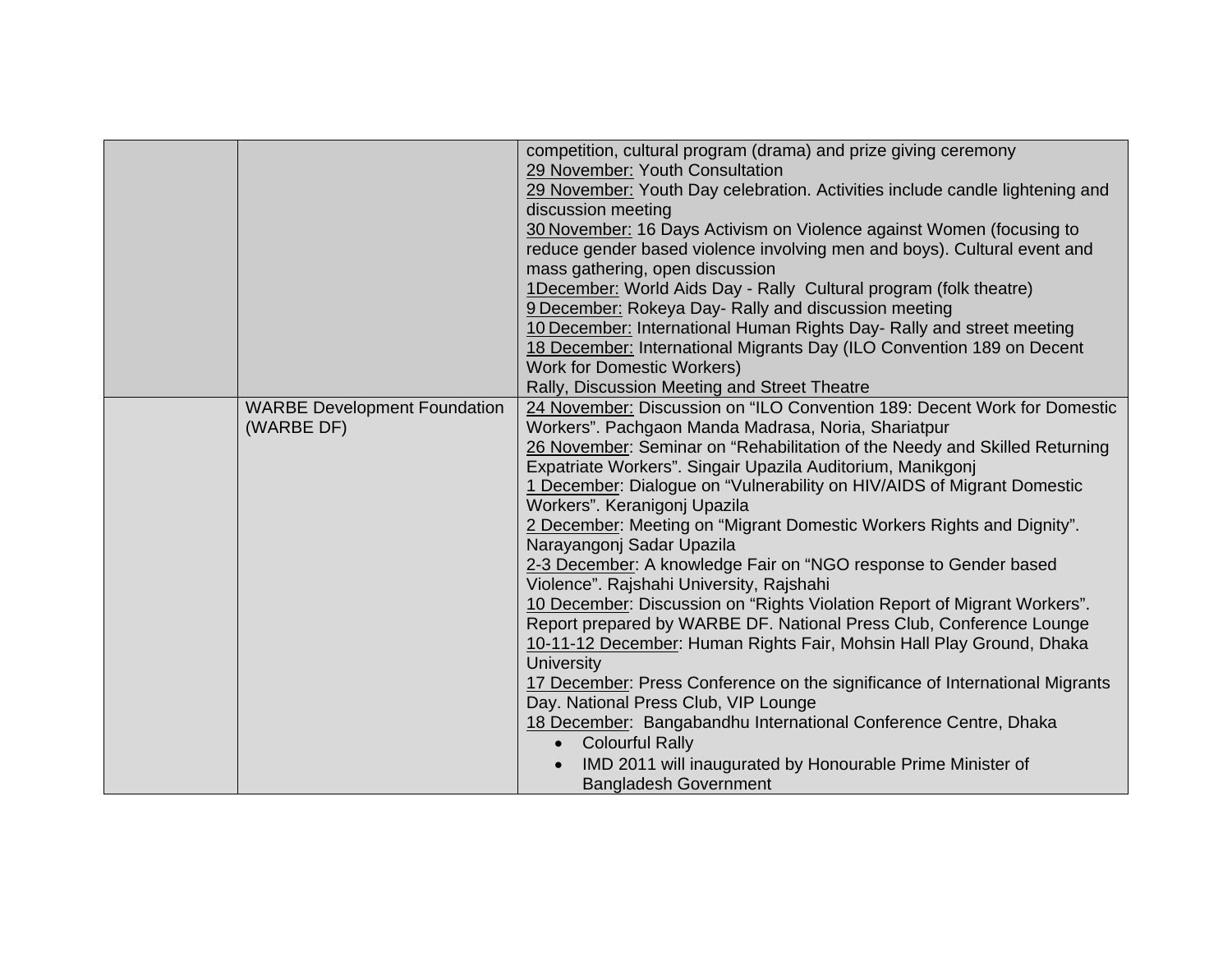|       |                                                                 | Live Telecast<br>$\bullet$<br><b>Cultural Program</b><br>Stall, exhibition & Job Fair<br>TV and Radio Guesting<br>Supplementary<br>A program for returnee & outgoing migrants in the Hazrat Shahjalal<br>International Airport of Bangladesh<br>19 December: Bangabandhu International Conference Centre, Dhaka<br>Seminars<br>$\bullet$<br><b>Art Competition</b><br>Debate<br>TV and Radio Guesting<br>Stall, exhibition & Job Fair                                                                                                                                                                                                                                                                                                         |
|-------|-----------------------------------------------------------------|-----------------------------------------------------------------------------------------------------------------------------------------------------------------------------------------------------------------------------------------------------------------------------------------------------------------------------------------------------------------------------------------------------------------------------------------------------------------------------------------------------------------------------------------------------------------------------------------------------------------------------------------------------------------------------------------------------------------------------------------------|
| India | <b>Migrant Forum India</b><br>(MFI)                             | 17 December: State level workshop on the occasion of the International<br>Migrants' Day, Trivandrum, Kerala                                                                                                                                                                                                                                                                                                                                                                                                                                                                                                                                                                                                                                   |
|       | <b>Migrants Rights Council</b><br>(MRC)                         | 18 December: Media workshop on the occasion of the International Migrants'<br>Day, Hyderabad, Andhra Pradesh                                                                                                                                                                                                                                                                                                                                                                                                                                                                                                                                                                                                                                  |
| Nepal | <b>Women's Rehabilitation Center</b><br><b>Nepal</b><br>(WOREC) | 23 November: Radio Program Promo Radio program and Press<br>Conference<br>24 November: Press Conference to disseminate information about the<br>activities regarding 16 days of activism<br>25 November: (International Day of Elimination of All forms of VAW)<br>Launch of "Anbesi", A year Book on Violence Against Women 2010/11<br>$\bullet$<br>" Court Drama" focusing on sexual harassment, dowry system,<br>witchcraft<br>Ralley, Mass gathering VAW<br><b>Cultural Program and Fair: VAW</b><br>Participation on Rally<br>26 November:<br>"Coping mechanism and protection strategies to fight VAW"<br>$\bullet$<br>Book launch "Life history of WHRDs" "Respect WHRD's efforts in<br>promoting and defending human rights in Nepal" |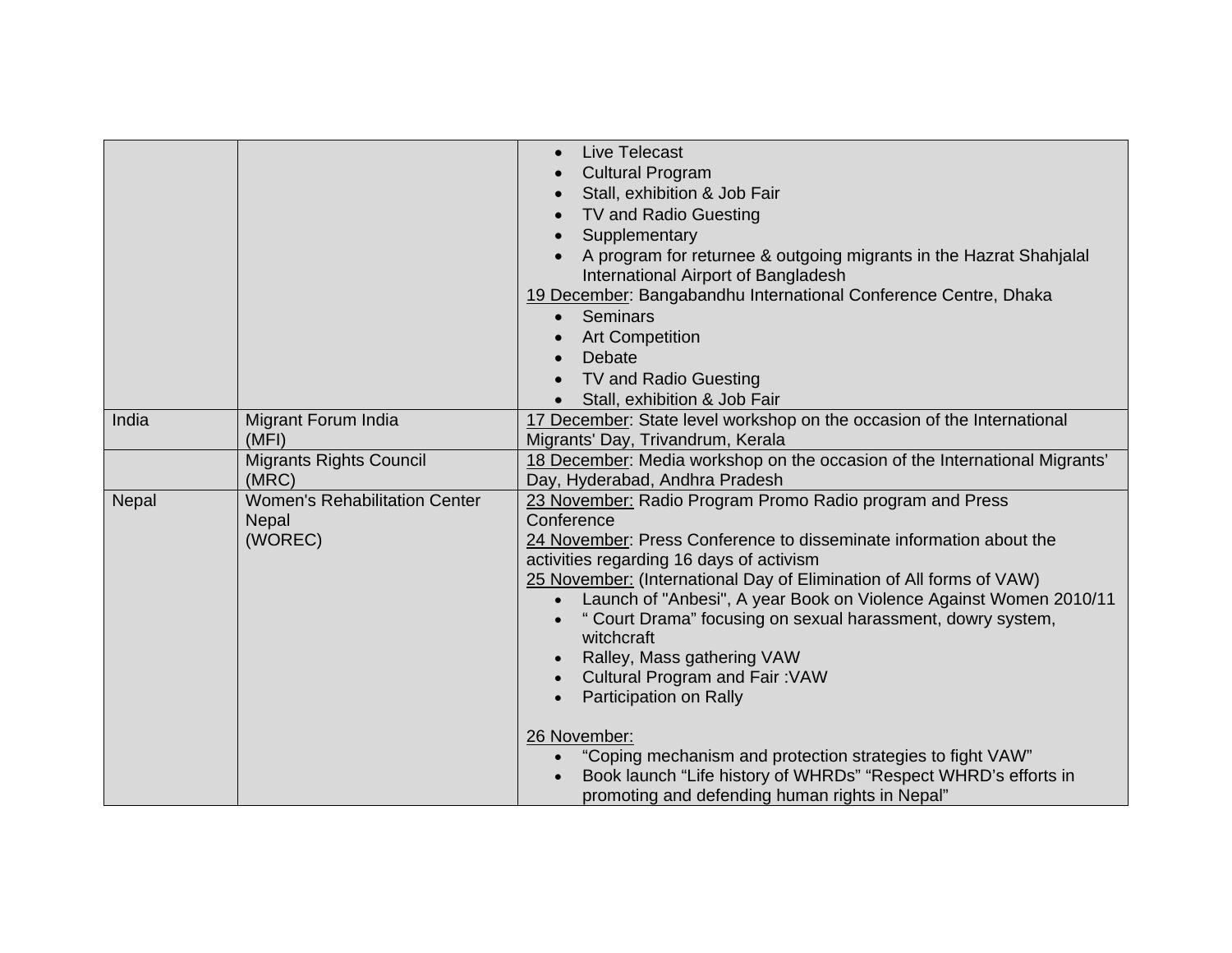|  | Interaction: cases of VAW                                                     |
|--|-------------------------------------------------------------------------------|
|  | <b>Coordination Meeting</b>                                                   |
|  | Interaction Program "Role of Judiciary: Situation of VAW in Dhanusha          |
|  |                                                                               |
|  | 27 November:                                                                  |
|  | Interaction Program "VAW in Politics: Role of women in Peace and<br>$\bullet$ |
|  |                                                                               |
|  | Constitution"                                                                 |
|  | Workshop" Identity and Security of WHRDs"                                     |
|  | 28 November:                                                                  |
|  | Interaction Program Situation of spouses of migrant Worker                    |
|  | <b>Street Drama</b>                                                           |
|  |                                                                               |
|  | 29 November:                                                                  |
|  | "Peace Rally and corner meeting" for Peace and constitution<br>$\bullet$      |
|  |                                                                               |
|  | Interaction Program "Role of women in peace process and challenges"           |
|  | Rally and interaction program " Role of women in peace and                    |
|  | constitution "                                                                |
|  | 30 November:                                                                  |
|  | Observation of constitution assembly process<br>$\bullet$                     |
|  |                                                                               |
|  | Discussion program "Convention on Elimination of All forms of                 |
|  | Discrimination Against Women(CEDAW)"                                          |
|  | Interaction Program "VAW in Politics"                                         |
|  | Interaction program "Role of political party to reduce the VAW caused         |
|  | by                                                                            |
|  | Dowry system"                                                                 |
|  |                                                                               |
|  | 1 December:                                                                   |
|  | IEC Fair and Display the "Stander operating Procedure (SOP) on                |
|  | prevention and response to GBV"                                               |
|  | Interaction program "Violence against women caused by Reproductive            |
|  | health Problem                                                                |
|  | <b>Public hearing</b>                                                         |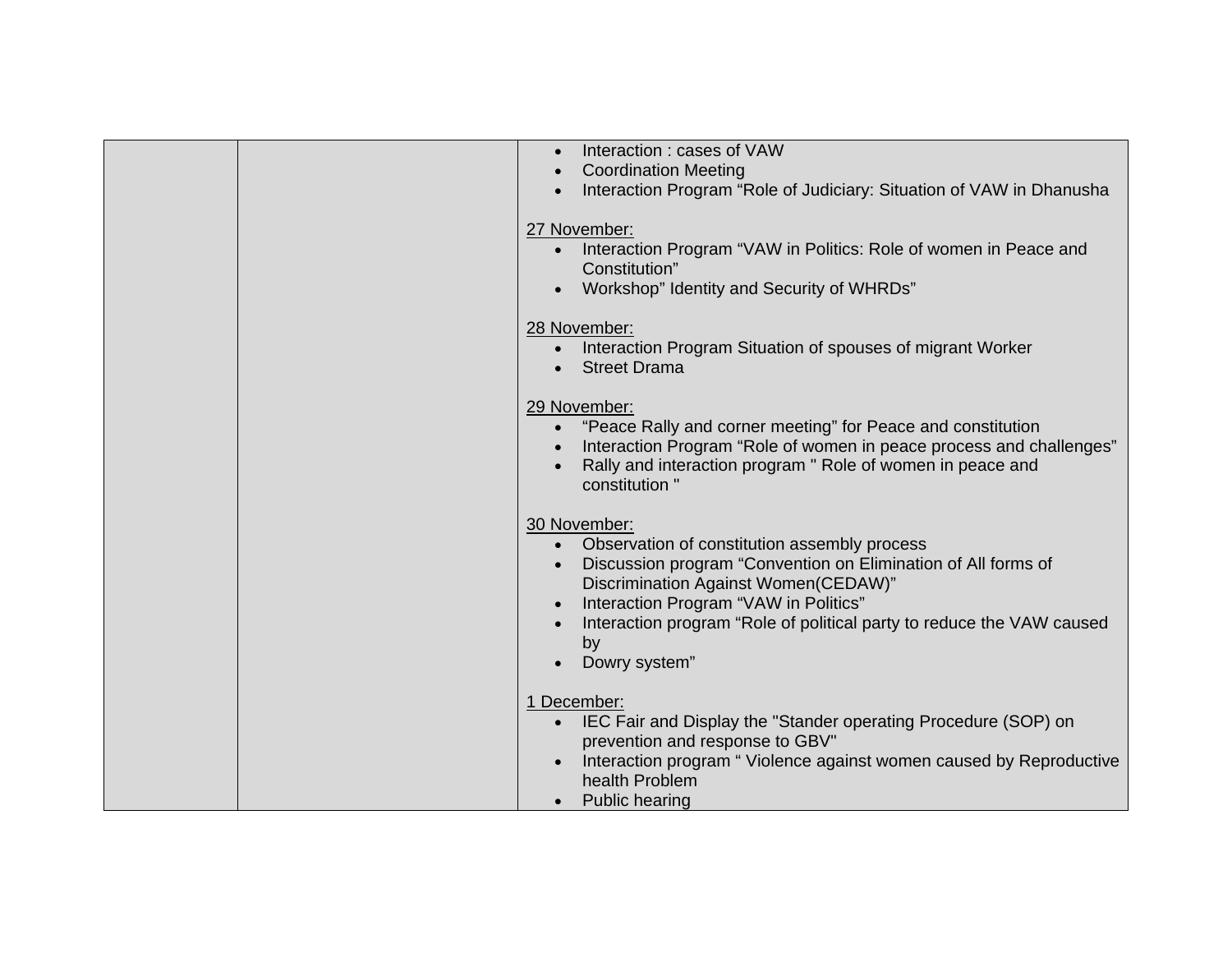|                | 8 December: Interaction program "Agriculture Policies Review to attain food<br>security"<br>9 December:<br>Dissemination workshop of need assessment on Fistula<br>Discussion program "Convention on Elimination of all forms of<br>Discrimination of Against Women(CEDAW)"<br>10 December: Human rights day celebration<br>8-10 December: Participation on Magnameet program                                                                                                                                                                                                                                                                                                                                                                                                                                                                                                                                                                                                                                                                                                                                                                                                                                                                                                                             |
|----------------|-----------------------------------------------------------------------------------------------------------------------------------------------------------------------------------------------------------------------------------------------------------------------------------------------------------------------------------------------------------------------------------------------------------------------------------------------------------------------------------------------------------------------------------------------------------------------------------------------------------------------------------------------------------------------------------------------------------------------------------------------------------------------------------------------------------------------------------------------------------------------------------------------------------------------------------------------------------------------------------------------------------------------------------------------------------------------------------------------------------------------------------------------------------------------------------------------------------------------------------------------------------------------------------------------------------|
| POURAKHI-NEPAL | 5 December: Orientation to newly appointed labour attaches on domestic<br>worker issues in the Middle East. (Commemorating 16 Days Activism VAW)<br>6 December: Orientation to RA Association (FEAN) on domestic worker<br>issues - C189 (commemorating 16 Days Activism VAW)<br>7 December: Orientation to RA Association (NAFEA) on domestic worker<br>issues - C189 (commemorating 16 Days Activism VAW)<br>10 December: One Day Orientation to local leaders and village alert group<br>leaders jointly with MoLTM and UNWomen (MegnaMeet- International Human<br><b>Rights Day)</b><br>13 December: Press Meet Jointly with network members and Government<br>(International Migrants Day)<br>16 December: Interaction with High Level Task Force on 30 points, domestic<br>worker issues (International Migrants Day)<br>17 December: Workers Hearing jointly with National Women Commission<br>(International Migrants Day)<br>18 December: Mass Rally. Welcome and Farewell at the airport (POURAKHI-<br>lead)<br>18 December: Rallies/programs in 9 branch offices with signature campaign<br>which will be submitted to the Prime Minister with a statement on ILO C189<br>(POURAKHI)<br>21 December: One day program on ILO C189 and the Kafala system with<br>Gefont to our community leaders |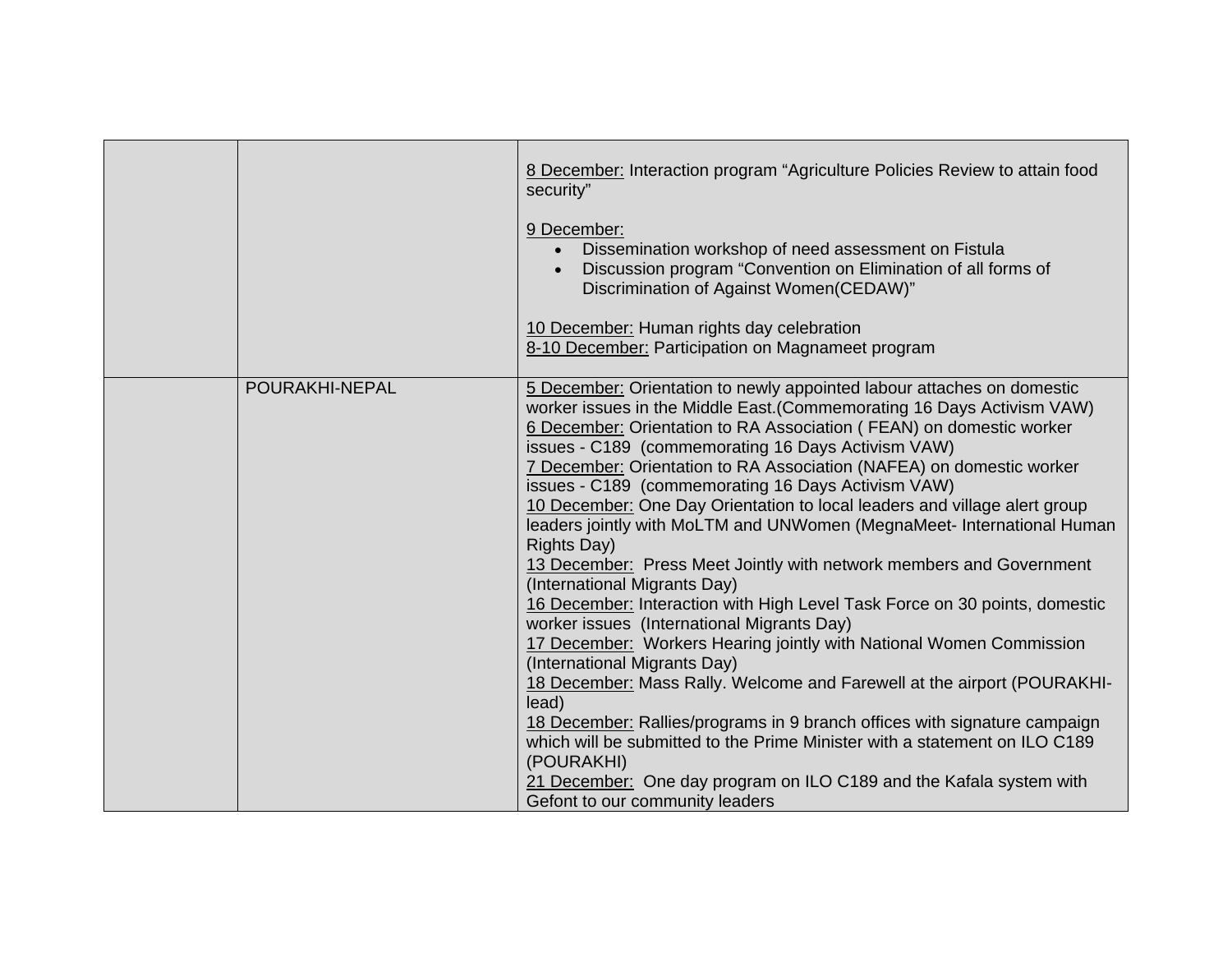| <b>Southeast</b><br><b>Asia</b> |                  |                                                                                                                                                                                                                                                                                                                                                                                                                                                                                                                                                                                                                                                                |
|---------------------------------|------------------|----------------------------------------------------------------------------------------------------------------------------------------------------------------------------------------------------------------------------------------------------------------------------------------------------------------------------------------------------------------------------------------------------------------------------------------------------------------------------------------------------------------------------------------------------------------------------------------------------------------------------------------------------------------|
| Philippines                     | <b>ATIKHA</b>    | December 3:<br>FUN RUN - Theme: "Takbo Para sa Kaalamang Pampinansiya at Disiplina sa<br>Paggasta", Mabini, Batangas<br>Concept: Family Celebration cum Fund Raising Activity spearheaded by the<br>Organization of OFW Family in Mabini and Batang Atikha Savers Club.<br>Proceeds of this project will go to OOFM and BASC to intensify its campaign<br>on Financial Literacy and Savings Consciousness amongst migrants and their<br>families.                                                                                                                                                                                                              |
|                                 |                  | December 17:<br>OFW FAMILY DAY CELEBRATION- Theme: "Pagbabalik Paghandaan<br>Upang Bukas MayDaratnan"<br>Venue: SPC Women & OFW Center, San Pablo City<br>Activities: Financial Literacy, Leadership, Entrepreneurship and Investment<br>Seminar/Training will be conducted for the benefit of OFWs and their families.                                                                                                                                                                                                                                                                                                                                        |
| Singapore                       | <b>HOME</b>      | 26 November: TIP Heroes Forum<br>27 November: TIP Heroes Dialogue with Migrant Domestic Worker<br>Community<br>4th December: Foreign Domestic Worker Day in Singapore - Distribution of<br>FAQ flyer on Migrant Domestic Workers' Rightsat Singapore Polytechnic<br><b>Convention Centre</b><br>11th December - Observance of International Human Rights Day with Migrant<br><b>Domestic Worker Community</b><br>18th December: International Migrants Day - Celebration of HOME's 7th<br>Anniversary with a 'Table of Banquet' for migrant workers in Singapore.<br>Organizing HIV/AIDS learning event for migrant workers with a visit to the<br>LOGOS ship. |
|                                 | TWC <sub>2</sub> | 11 December: Tea dance for migrant workers. The emphasis will definitely be<br>on fun, with food and a disco, but information for workers will be distributed in<br>goodie bags, including an information sheet on sources of help and a                                                                                                                                                                                                                                                                                                                                                                                                                       |